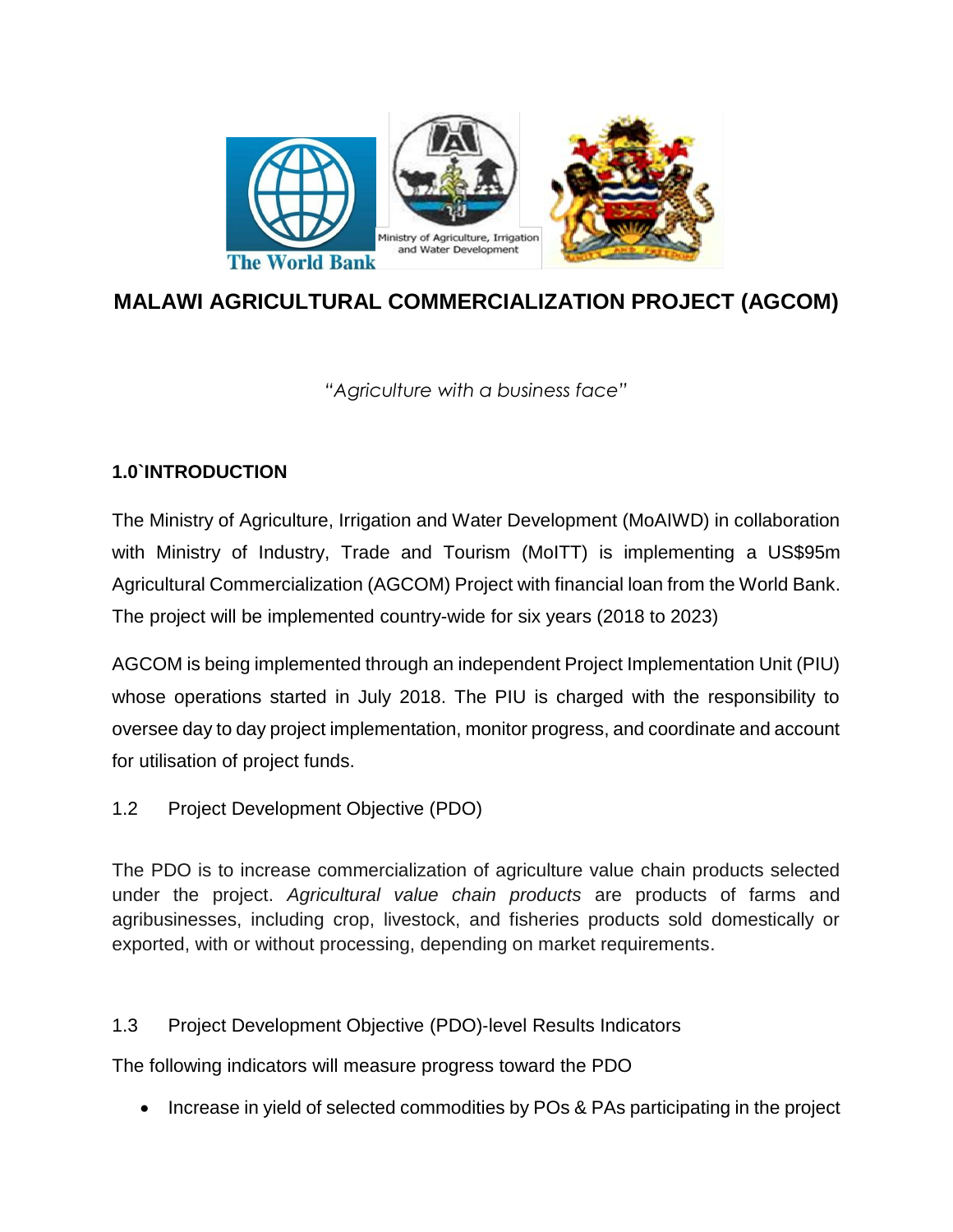- Selected agricultural value chain products linked to markets (PO that meet market specifications defined by off-takers)
- Increased value of gross sales by producer groups for products of agricultural value chains supported by the project

## **2.0`PROJECT COMPONENTS**

AGCOM project has four components and these are:

2.1 Building Productive Alliances

This supports the integration of small-scale and emerging farmers (defined as farmers cultivating not more than 8 ha) into value chains by improving their capacity to finance and execute productivity-enhancing investments and respond to the requirements of endmarkets and buyers (off-takers):

Under the Productive Alliance (PA) component, the project will provide consulting and technical services to participating Producer Organisations (POs) for formation of proposed Productive Alliances (PAs) with agribusiness entities, designing of eligible business plans for upgrading production capacities, and/or strengthening linkages with off-takers.

- **Matching Grants** will also be provided to participating POs for capital investments with a view to increasing production, yield, quality and sale of agriculture products, improving post-harvest storage and processing capability.
- **Partial Credit Guarantee Fund (PCGF)** will be established to provide incentive to commercial banks so that they can provide competitively priced agriculture financing to small-scale farmers, who are normally considered risky category.
- **Last-mile Infrastructure**:- project will provide a public good infrastructure to facilitate operations by the selected Producer Organization and Productive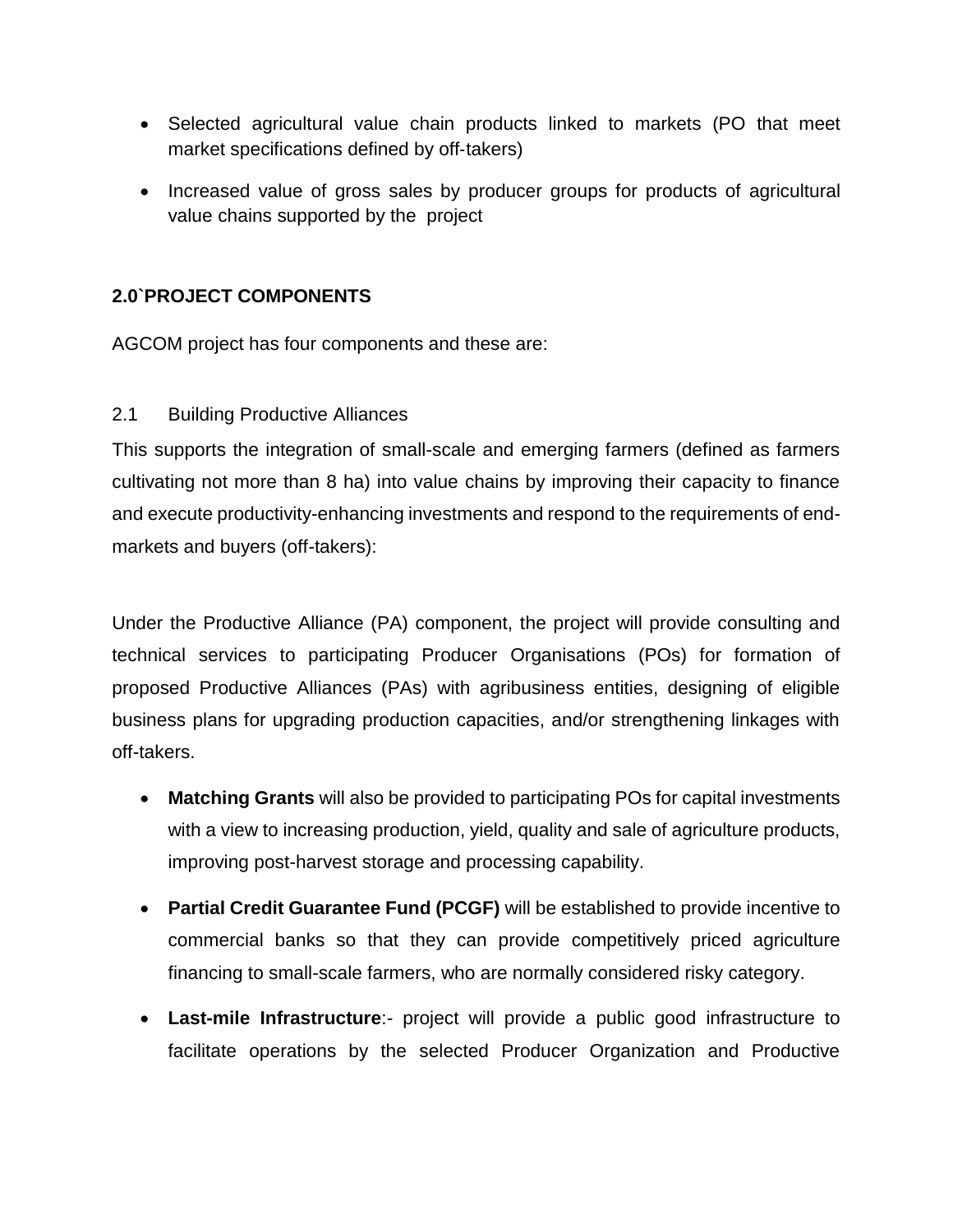Alliances (Small-scale irrigation infrastructure, rural feeder roads, access to electricity or access to clean water could be some of the examples)

#### 2.2 Support Investment Enabling Services

T**his has two sub-components (a)** Access to Agricultural Financing --TA will be financed to assess the critical challenges of the current system, examine international experience, and identify suitable risk mitigation mechanisms to strengthen the Malawian warehouse receipt system and concrete engagement models to increase the uptake of farmers as well as Small and Medium Enterprises (SMEs). The TA will also explore strategies for increasing farmers' and SMEs' access to warehouses in rural areas including women and youth. (b) Access to Land for Commercial Agriculture---The project will provide support for the policy and regulatory environment for increasing access to land and tenure security for commercially oriented smallholder and commercial farmers as well as other actors in agricultural value chains.

## 2.3 Contingent Emergency Response

This component will allow rapid reallocation of project proceeds in the event of a natural or man-made disaster or crisis that has caused or is likely to immediately cause a major adverse economic and/or social impact. To trigger this component, the Government needs to declare an emergency or provide a statement of fact justifying the request for the activation of the use of emergency funding.

#### 2.4 Project Coordination & Management

This component is financing project management activities, including the hiring of the Project Implementation Unit (PIU). The PIU will coordinate the implementation of project activities, monitor project progress, ensure sound fiduciary management, social and environmental safeguards compliance, and engage in communication and reporting.

#### 2.5 AGCOM approach in selecting the Value Chains (VC)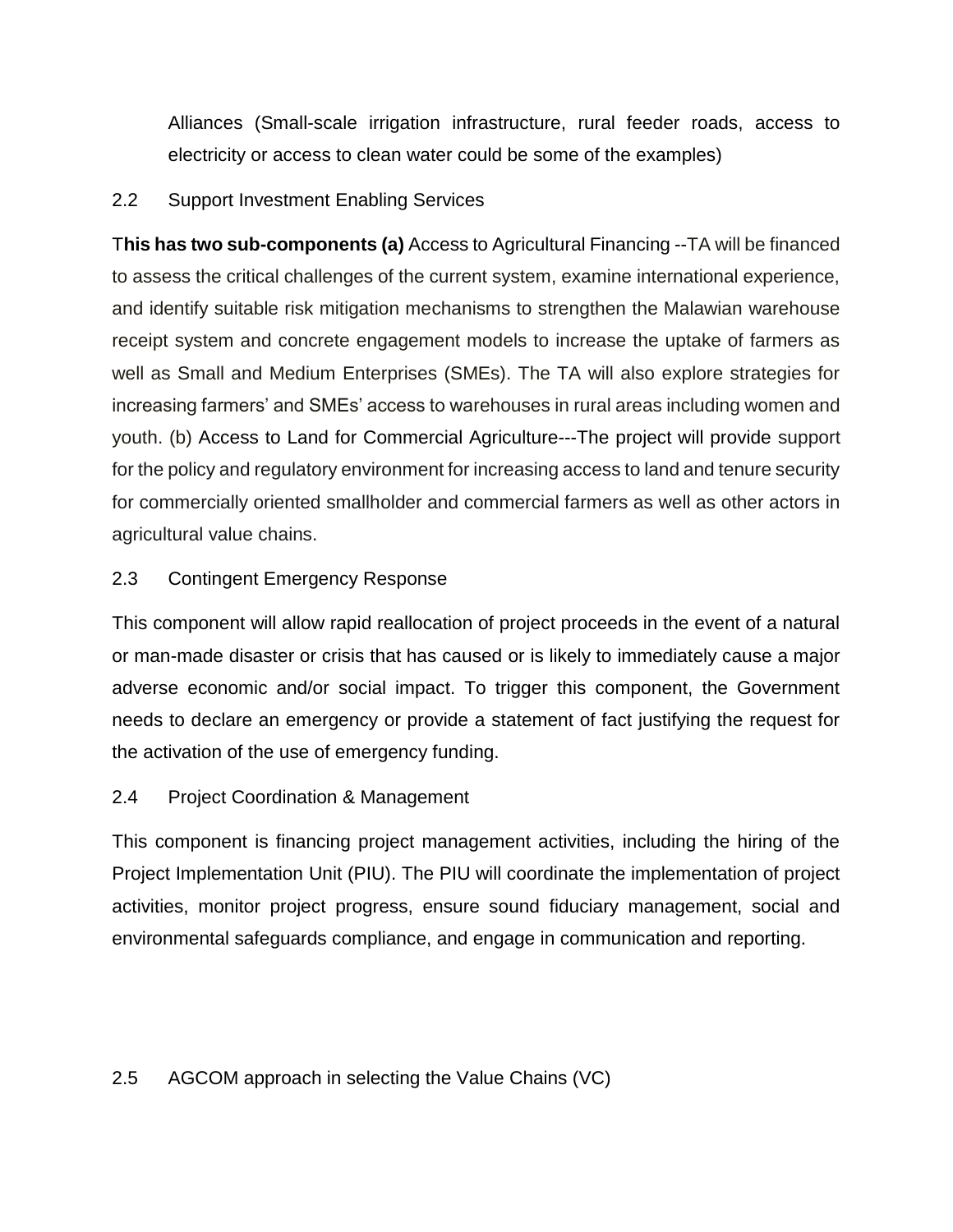$\checkmark$  Instead of selecting the value chains in advance, AGCOM is purposely designed to allow the market decide which value chains and buyers have strong prospective commercial linkages. *Agricultural value chain* including crop, livestock, and fisheries products. The process of selecting these VC is already underway.

## 2.6 Project Beneficiaries

The following are eligible for participation in the AGCOM as beneficiaries:

- $\checkmark$  Small scale and emerging poor farmers (cultivating not more than 8 ha) & farmer organizations with capacity to produce beyond subsistence;
- $\checkmark$  Agriproduct buyers (processors, retailers, exporters, and aggregators);
- $\checkmark$  Financial Institutions lending to the agriculture sector.

Women and youth based producer organizations will have a special attention. The objective is to have a minimum of 300 productive alliances and 100,000 farmer household in 5 years.

## 2.7 How to participate in the AGCOM?

To participate in the project, only small scale farmers, emerging farmers in organized and registered groups (or farmer organizations) and in a productive alliance will respond to the call of proposal for the selected value chains. The call for proposals will be advertised in the widely circulated local News Papers (Daily Times and The Nation), local radios (including community radios), television, District Council and District Agriculture Offices, *[UN Development Business](http://www.devbusiness.com/) online, and on the World Bank's external website and*.

## **3.0 AGCOM SECRETARIAT CONTACTS**

**Address:** Malawi Agriculture Commercialisation Project (AGCOM)

Ministry of Agriculture, Irrigation and Water Development

Lilongwe Market Depot,

P.O. Box 30,134

Along Area 25 Road, Kanengo, Lilongwe, Malawi

**Emails:** [agcom@gmail.com/](mailto:agcom@gmail.com/) andykoloko@gmail.com [nakhumwateddie@gmail.com](mailto:nakhumwateddie@gmail.com) / [nicholasmkandawire@gmail.com](mailto:nicholasmkandawire@gmail.com)